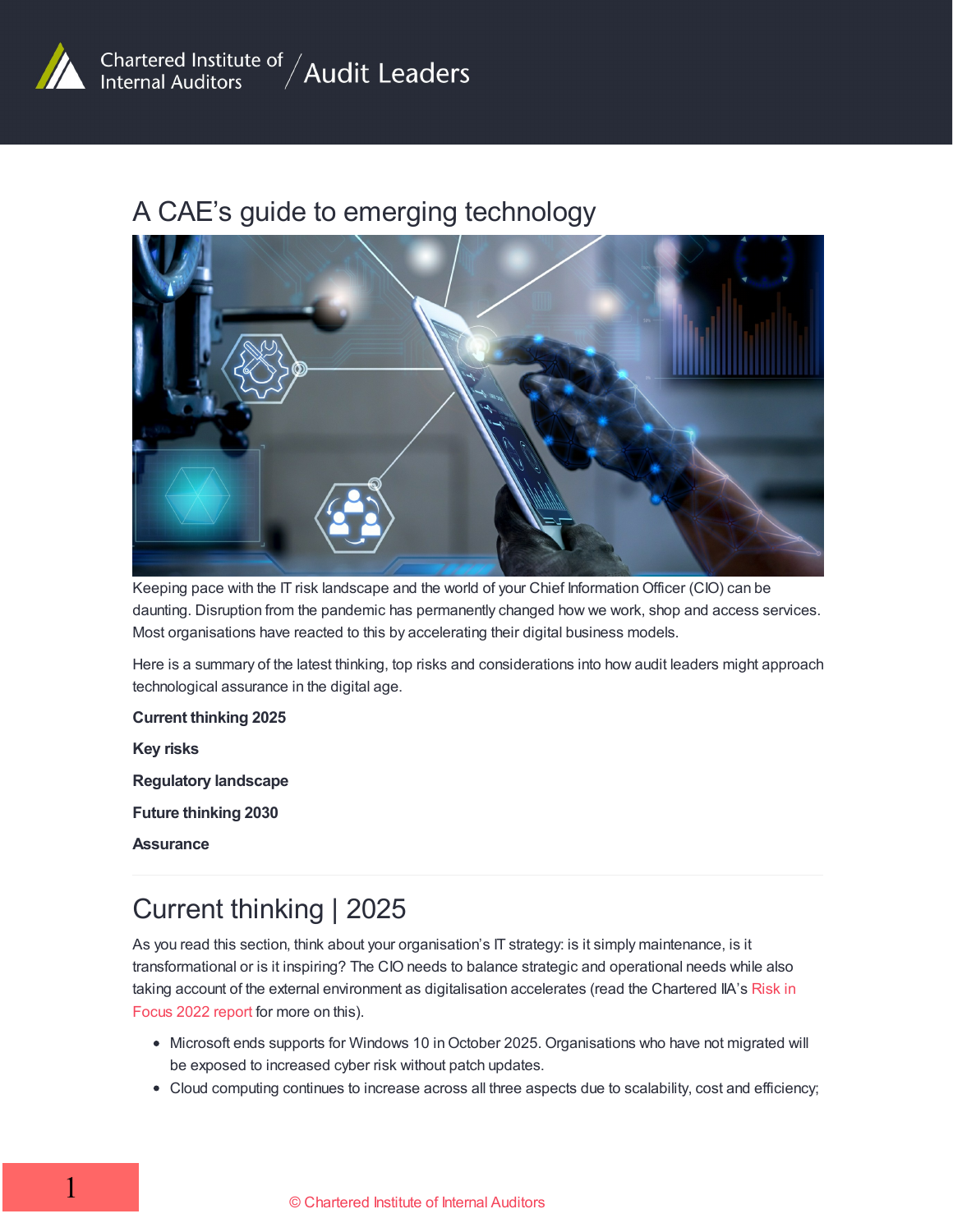software/infrastructure/platform as a service. Security should be tested where rapid deployment took place over the last two years to enable remote working. It is important to match risk appetite with the use of public, private and hybrid clouds. What does cloud risk management look like in your organisation?

- Digital transformation is being accelerated through the use of low-code development platforms that enable the creation of software apps using graphical interfaces instead of hand coding them. This reduces dependency on overstretched IT functions but potentially introduces new vulnerabilities and makes managing innovation harder. Entry-level quantum computers launch late 2022 while higher specification versions will be available in 2023 for sectors such as finance, energy and technology. It is comparable to the invention of the wheel and the industrial revolution in terms of its impact. An immediate concern will be the redundancy of passwords. Is your organisation ready to switch to biometrics?
- Industry experts Gartner warn of cyberattacks designed to harm people or damage assets rather than typical data theft, disruption and ransomware. Along with weaponising operational technology such as robotics, wearable tech and environment systems like filtration and air conditioning. A duty of care concern for all but particularly organisations providing goods or services and the potential for litigation. Is your second line thinking about this?
- The Internet of Things (IoT) continues to grow and has spawned a new acronym Internet of Behaviour (IoB). IoB is the natural evolution of wearable tech, combining data with personal information to drive behaviour from health monitoring, to personalised advertising to targeted charity campaigns. Today a beep reminding you to get up and walk around…tomorrow the Syfy world of the film Minority Report. How might this create workplace opportunities?
- Volatility across supply chains has become the new normal. Futurists suggest that alongside investigating shorter chains, there is rising use of digital supply chain technology to address visibility and resilience issues; artificial intelligence, blockchain and automation.

# **Key risk considerations**

- Cyber: Processes, controls, infrastructure or skills that fail to protect data consistently the top risk, for the last 4 years, in the Chartered IIAs annual Risk in Focus report
- Cloud transition: Imbalance of maintaining control and reducing IT cost base
- Skills: Inability to attract, develop and retain talent necessary for future success
- Obsolescence: Cautious digital transformation with lost efficiency, agility and innovation
- Strategy: IT strategy does not enable sustainability of organisation/is not fit for purpose
- Digital disruption, new technology and AI was cited among the top five risks by 45% of CAE's contributing to the Chartered IIA's Risk in Focus 2022 report, 8% put it as their top risk.

## Monitoring the regulatory landscape

As we look ahead, these are four areas of potential emerging risk to keep an eye on.

- Outcome of government [consultation](https://www.gov.uk/government/consultations/data-a-new-direction) on data reform anticipated for 2022, which includes: overhaul of the Information Commissioners Office, tackling algorithmic bias and a more flexible framework to reduce perceived bureaucracy created by the EU's General Data Protection Regulations.
- Progressing digital governance and regulation as part of the National AIStrategy with the planned publication of a White Paper.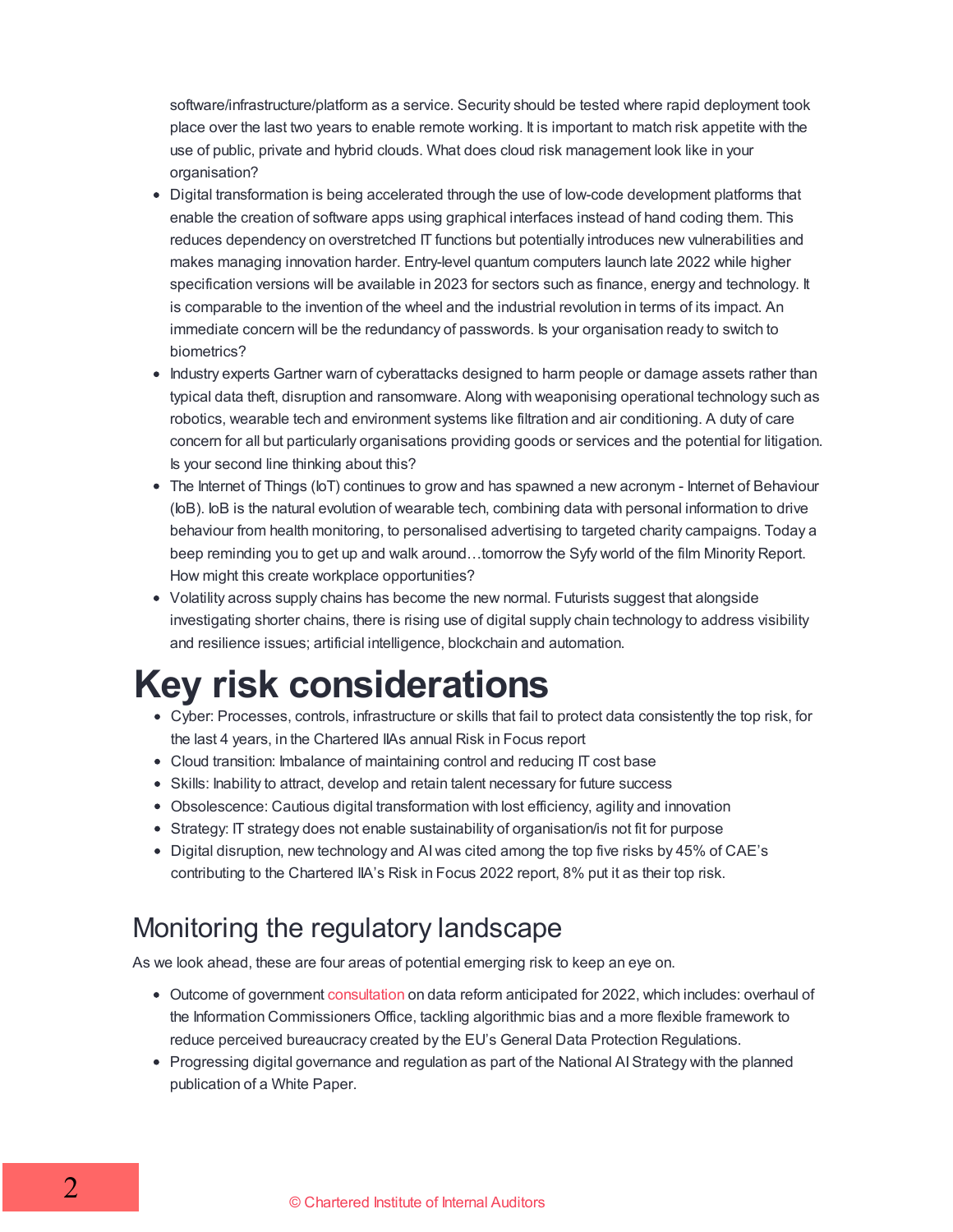- Scrutiny of big tech; progression of the Online [Safety](https://www.linkedin.com/pulse/online-safety-bill-compliance-could-cost-medium-size-business-hamman/) Bill world-leading proposed legislation to make internet service providers responsible for content. Although principally aimed at the tech giants, experts warn of the impact to global organisations and also many UK based businesses. To avoid costly compliance regimes organisations may decide to remove functionality that falls within scope or restrict access to content for UK IP addresses.
- Governance concerns over blockchain transactions have slowed mainstream adoption in the financial sector although banks continue to pilot and explore opportunities. While unregulated and with no immediate signs of change, the Financial Conduct Authority does manage a sandbox for innovation within the sector that includes blockchain entrepreneurs.

### Future thinking | 2030

Disruptive technology and the pace of innovation make it challenging to think about the future of the workplace. The technology highlighted here is real, in use today, and will be part of our daily lives by 2030 in addition to driverless cars, drone deliveries and nanotechnologies to name but a few.

Keep these questions in mind when reading about the technology detailed in this section are:

- 1. Am I sufficiently aware of how this impacts my organisation today? Is this an opportunity or a threat?
- 2. How might this change my organisations business model over the next five years?
- 3. Are my digital skills and those of my team ready for the future that is here and now?
	- Virtual and augmented reality (V/AR) will continue to grow annually by c20% according to estimates and reach \$80bn before the end of the decade. The pandemic shifted expectations on physical presence and locations. In addition to gaming and leisure there is already uptake in use for training, education, retail and the hybrid workplace. Increasing environmental concerns may also lead to more remote experiences to avoid the need for travel.
	- Two internet developments are in progress. The [metaverse](https://abcnews.go.com/Technology/metaverse-impact-world-future-technology/story?id=82519587) uses V/AR to create a virtual world where users share experiences and interact in real-time with simulated scenarios via avatars. It may become a hybrid environment where cryptocurrency, blockchain and the real world coexist. The other development is more of a revolution. Backlash to the tech giants has led to noise that the next generation of internet Web3.0 could utilise blockchain technology to decentralise power and control. One to watch as a battle between regulation and social disenfranchisement may surface.
	- $\circ$  Continual evolution of artificial intelligence will change the workplace. In 2015, as part of a broader survey the World Economic Forum asked business leaders when AImight replace corporate auditors. Although their response of 2025 may have been premature, remote auditing experiences during the pandemic may have increased the likelihood of this and other 'service' roles being transitioned to cheaper and unemotive alternatives. As organisations start to buy AI services, (hopefully not for IA!) new procurement risks emerge – here is a useful [guide](https://assets.publishing.service.gov.uk/government/uploads/system/uploads/attachment_data/file/990469/Guidelines_for_AI_procurement.pdf) for all sectors developed by the UK government.
	- $\circ$  One of Dubai's strategic goals is that 25% of all buildings will be built using 3D printing by 2030. It has already opened the world's [largest](https://singularityhub.com/2020/01/27/worlds-biggest-3d-printed-building-opens-in-dubai/) printed building, 640sq.m. of municipality office space. 3D printing has the potential to reduce costs across supply chains, manufacturing and construction by eliminating waste and labour issues. Scaling the technology is a challenge but with the pressures of the climate crisis might this be a solution?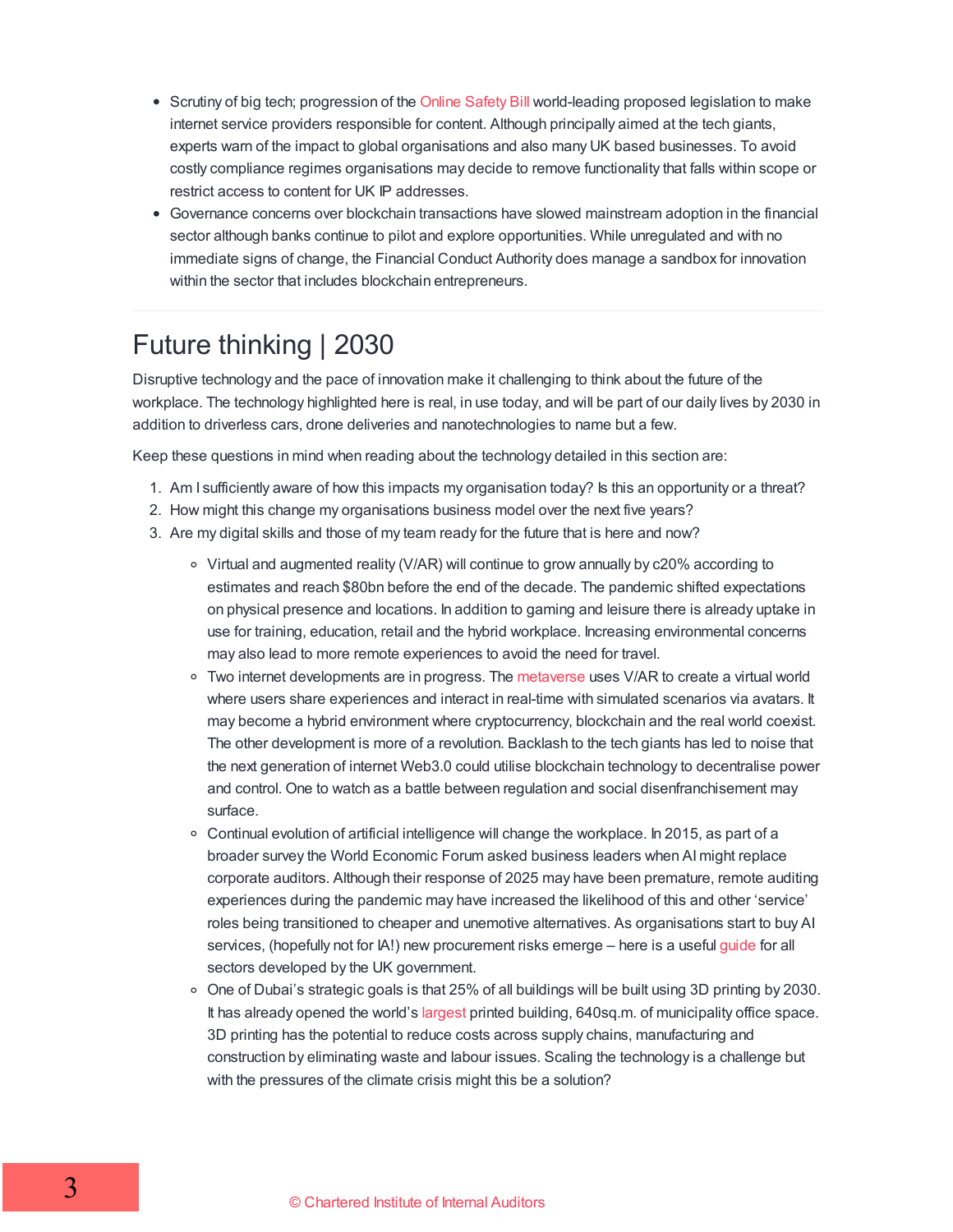- Automation and robotics are commonplace in manufacturing and will extend further with advances in AI and technology. Interactions with 'smart' machines will increase. Digital skills are fast becoming prerequisite in the workplace and organisations will need advanced IT, programming and maintenance skills to keep pace with their environment.
- In 2022 a UK research company showcased Ameca the humanoid robot. Elon Musk has also estimated that his humanoid, Optimus, will be in low volume production by the end of 2023. The extent to which humanoids will be about human and computer integration or replacement is one of debate and ethics rather than capability. It could bring life changing support to those with assisted living needs and is a physical extension of chatbots already used in service, retail and leisure sectors.

#### Technological assurance

It is almost impossible to think about what might be included in a relevant, risk-based intern audit plan in five years. It is difficult enough to think ahead six months!

There are, however, some fundamentals that audit leaders may want to include in technology related audits regardless of subject matter: trust, collaboration and relationships.

If we think about the technology of tomorrow it is quite a leap of faith – driverless cars, digital currencies, virtual reality and humanoids. Trust is essential. And it begins today with the chatbots, website interactions and apps that we all engage with. Reputations take time to build (and seconds to lose).

All organisations are developing their digital capabilities. Digitalisation is built on a resilient and efficient IT foundation. A building without foundations cannot safely expand and is unlikely to last long. In our digital future, IT could be most important factor in establishing trust and reputation.

Trust is about data protection, cyber risk management and ensuring privacy is respected.

All of these are on the audit plan today but what is the objective of the assurance being provided? Does it go far enough? Do your internal auditors look ahead to what is needed, to provide foresight as to future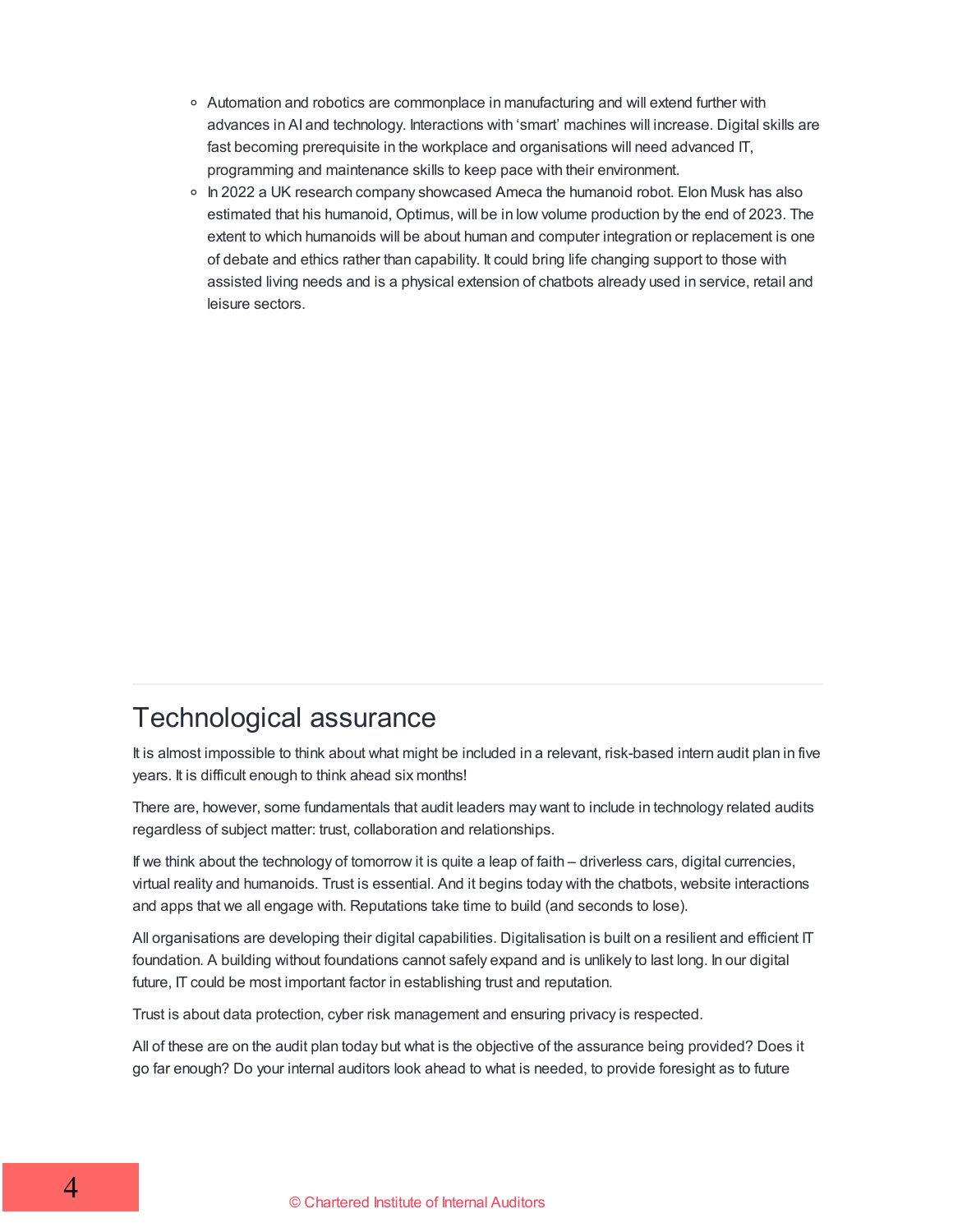needs? Does the assurance you provide help maintain the status quo or create an IT function that is fit for the future?

It is not all about the IT function. The digital age requires collaboration; business and IT working together to drive and deliver innovation. The culture of the IT function will be influential in how collaboration tools are deployed and change is managed.

"The risk I see is the IT infrastructure itself. We do a lot of internal development today because we don't want to be too dependent on a vendor. We have an innovation team that is not part of IT, it's in a grey zone. You have risks that are created because of developments not being sufficiently tested, documented or formalised because the business wants to use agile methods."

#### *Risk in Focus 2022 - Chief Audit Executive, French Private Bank*

Think about your organisation - does the strategy exploit technological opportunities or does IT support the strategy? Of the active IT projects today, what percentage are maintenance/catch up versus advancing capabilities? Does the board's risk appetite curtail the head of IT or is there a general lack of innovation? How does internal audit address such issues in its assurance?

Effective third-party relationships require trust and collaboration. They will be increasingly critical as digitalisation continues the trend continues to cloud based services, blockchain and the metaverse. All but the largest of organisations will purchase tech services from or partner with third-party providers in the coming years.

How do you provide assurance over third party services today? Is there over reliance on contractual arrangements and SLAs? Do you have an assurance map to highlight gaps and duplication across the three lines? Consider the organisations risk exposure today and how this might grow in the next three years? What appetite does the board have for this risk?

And finally, here is a reminder of the questions posed by the Chartered IIA in Risk in Focus 2022 relevant to thinking about the future of technology.

- Is the IT function fully aware of all digitalisation projects and sub-projects underway across the organisation?
- Is the organisation allowing end-user development using low-code? If so, are access rights and version rollouts managed to avoid unintentional errors?
- Does current digitalisation activity match the organisation's risk appetite? From a back-to-basics perspective, does this digitalisation meet the established standards adopted by the organisation? Are the standards themselves fit for purpose?
- How much oversight do digitalisation projects have from the IT and IT security functions?
- Are agile methods delivering practical results at the expense of risk management? For example, are new applications being sufficiently security tested?
- Is there a programme in place for automatically patching any low-code apps that are in use?

## Closing thoughts

Our digital futures will be defined by the integration, to varying depths, of technology, people and processes. Audit leaders will need to keep pace with this to ensure that assurance remains relevant, risk-based and doesn't fall into silos. Future technology can seem a little too Syfy to be our reality if you were born before